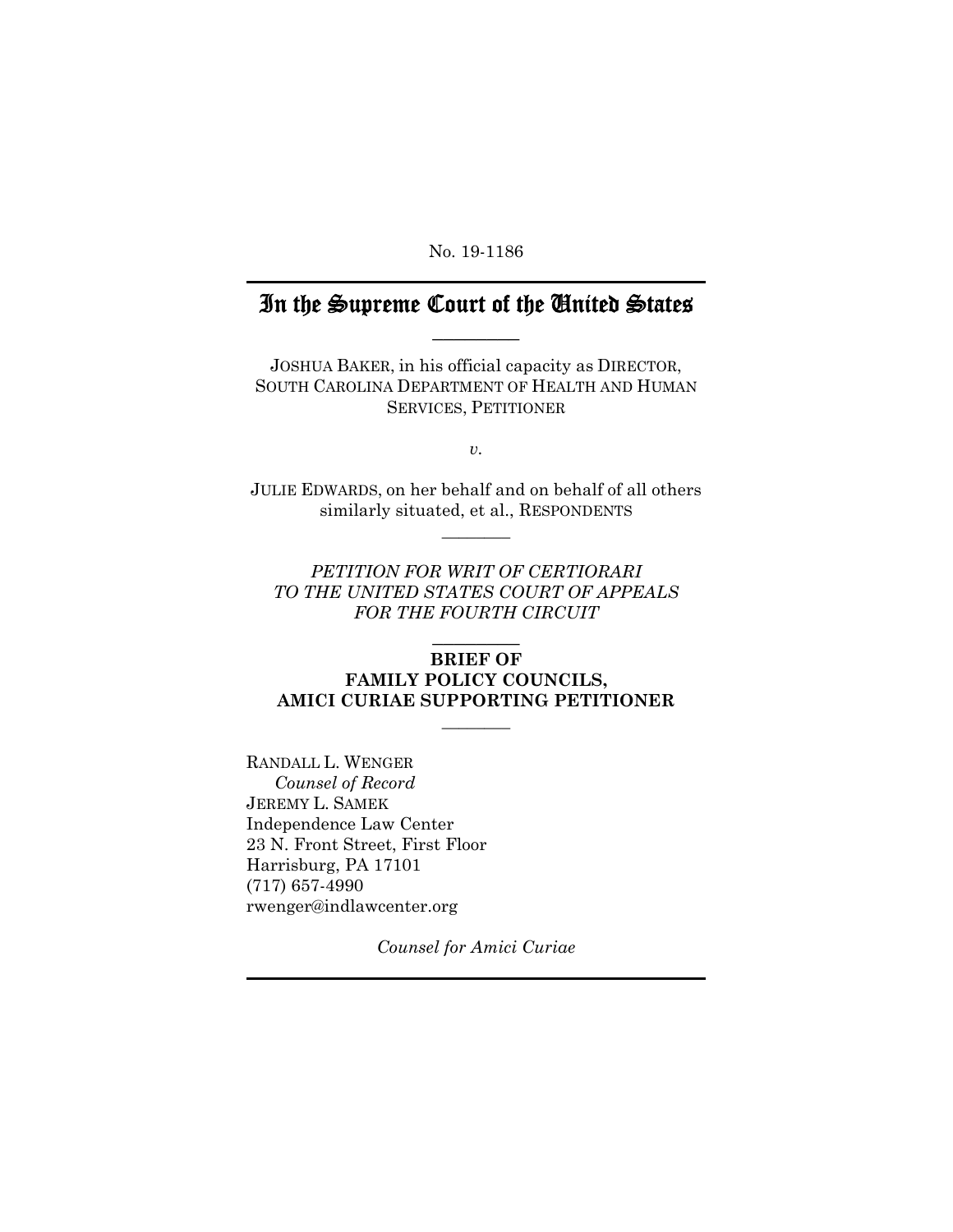# TABLE OF CONTENTS

| L.<br>Medicaid's existing remedies, which are<br>intended to produce uniformity and<br>efficiency, foreclose a private right of               |
|-----------------------------------------------------------------------------------------------------------------------------------------------|
| $\Pi$ .<br>The Medicaid statute is undermined by the<br>patchwork of remedies produced by a court-<br>imposed system of differing enforcement |
| HI.<br>A private right of action would harm the<br>intended beneficiaries—low-income                                                          |
|                                                                                                                                               |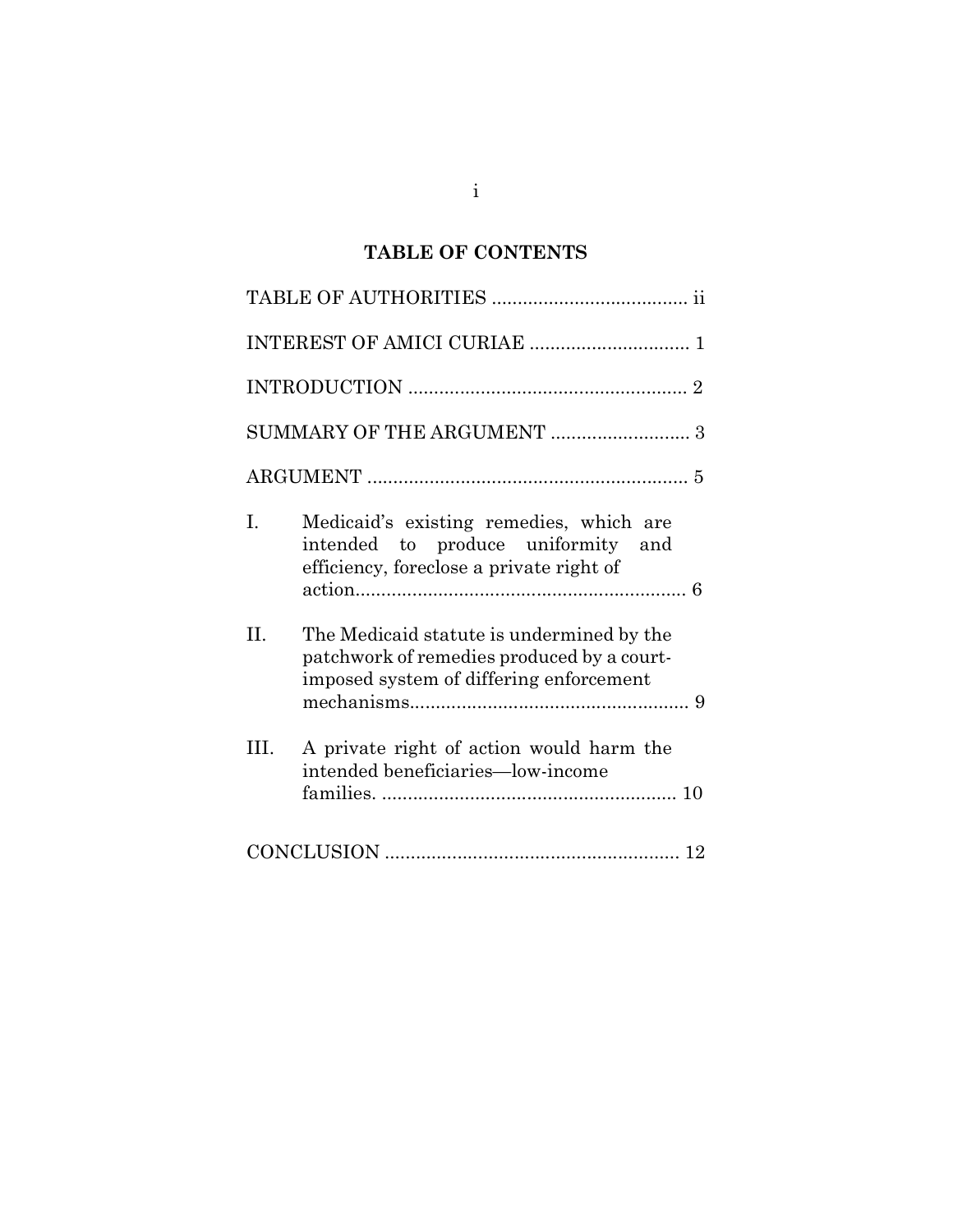## TABLE OF AUTHORITIES

## Cases

| Alexander v. Sandoval,                                           |
|------------------------------------------------------------------|
| Armstrong v. Exceptional Child Ctr., Inc.,                       |
| Blessing v. Freestone,                                           |
| Cort v. Ash,                                                     |
| Does v. Gillespie,<br>867 F.3d 1034 (8th Cir. 2017) 3, 8, 9, 10  |
| Gee v. Planned Parenthood of Gulf Coast, Inc.,                   |
| Gonzaga Univ. v. Doe,                                            |
| Harris v. Olszewski,                                             |
| Nat'l R.R. Passenger Corp. v. Nat'l Ass'n of R.R.<br>Passengers, |
| O'Bannon v. Town Court Nursing Ctr.,                             |
|                                                                  |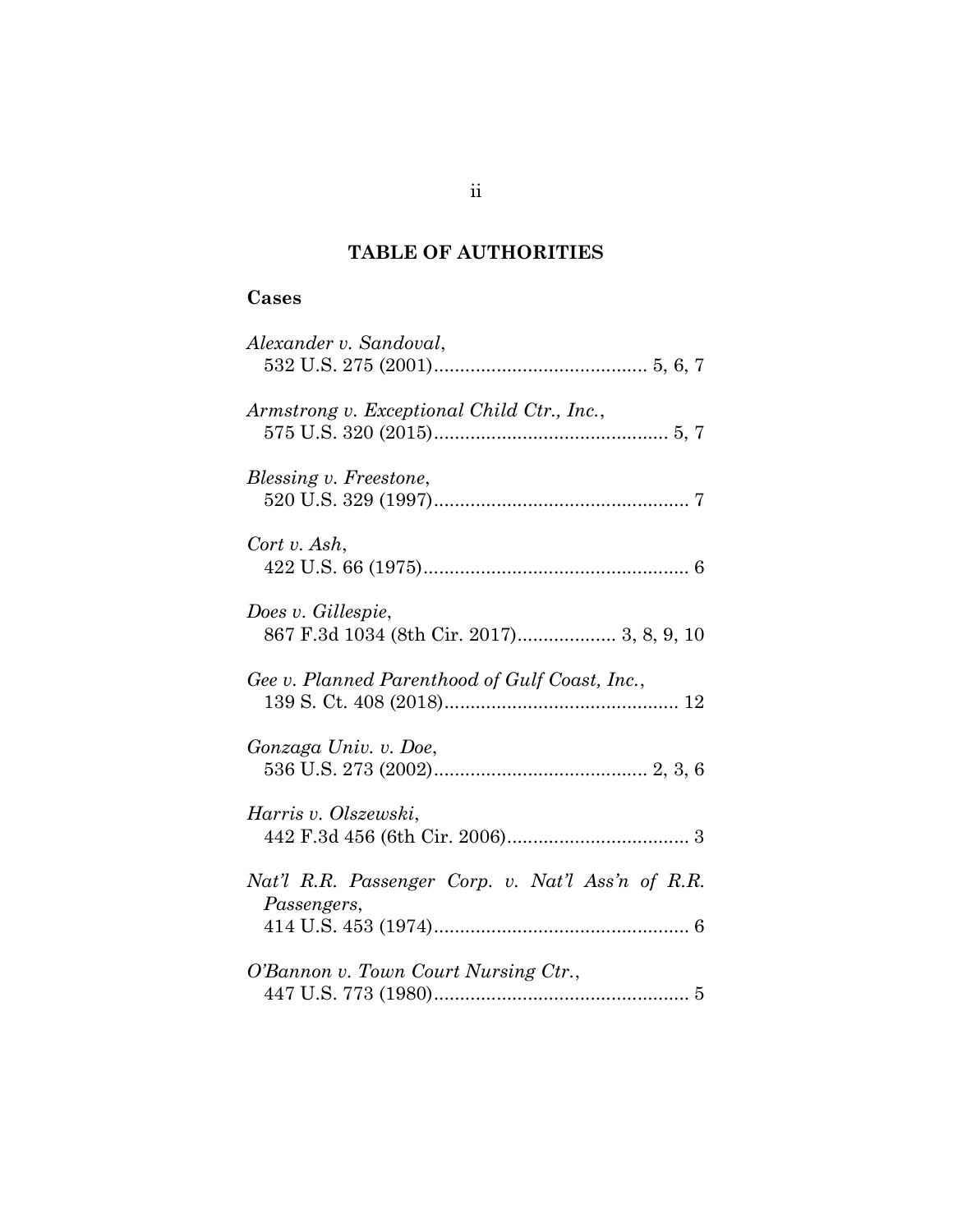| Pennhurst State Sch. & Hosp. v. Halderman,                         |
|--------------------------------------------------------------------|
| Planned Parenthood v. Andersen,                                    |
| Planned Parenthood v. Betlach,                                     |
| Planned Parenthood v. Comm'r of the Ind. State Dep't<br>of Health, |
| Planned Parenthood of Gulf Coast, Inc. v. Gee,                     |
| Planned Parenthood S. Atl. v. Baker,                               |
| Santa Clara Pueblo v. Martinez,                                    |
| Touche Ross & Co. v. Redington,                                    |
| <b>Statutes</b>                                                    |
|                                                                    |
|                                                                    |

42 U.S.C. § 1983 ............................................... 3, 4, 11

# iii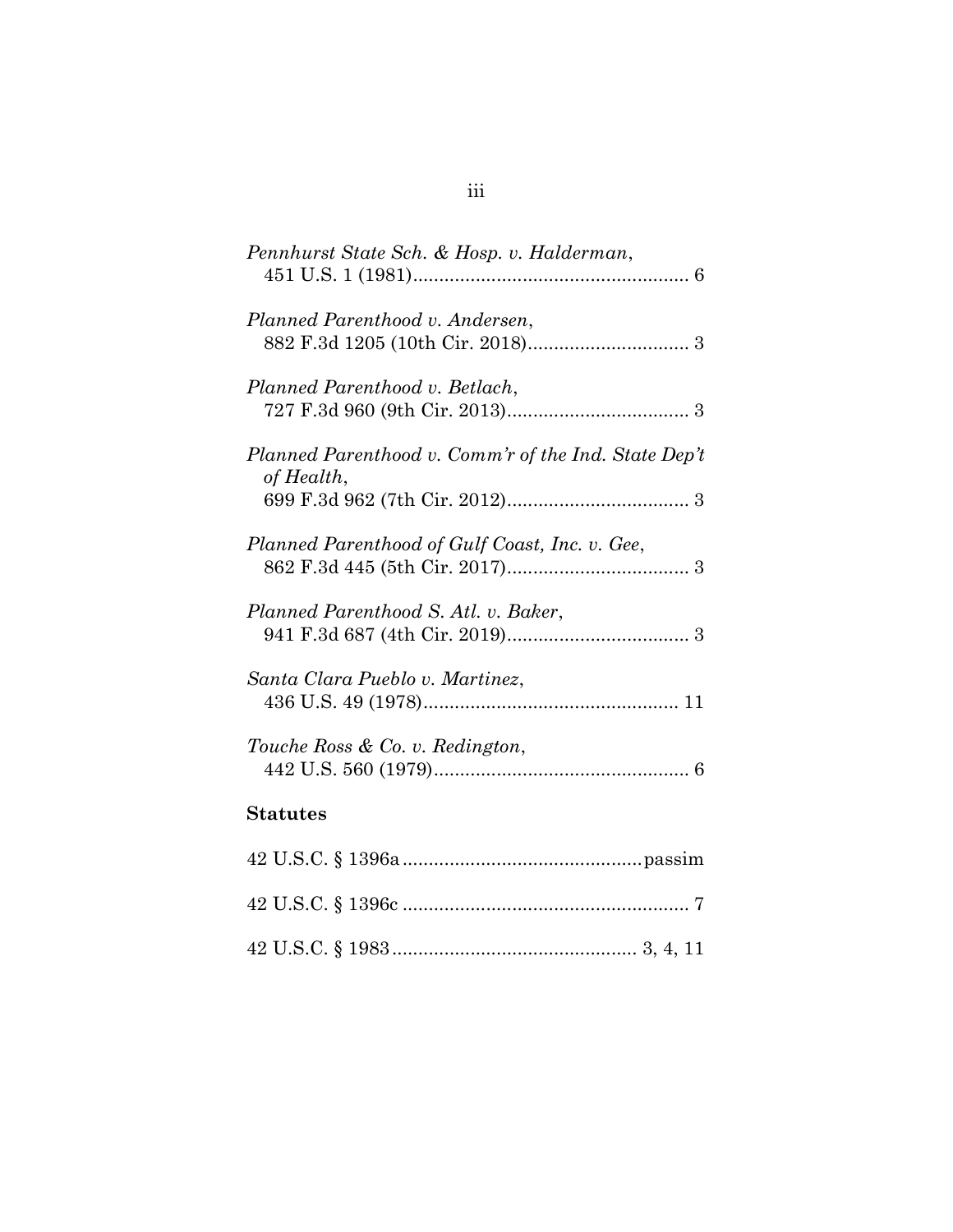## Regulations

42 C.F.R. § 1002.213 .................................................. 7

### Other Authorities

| Petition for Writ of Certiorari, |  |                                              |  |  |
|----------------------------------|--|----------------------------------------------|--|--|
|                                  |  | Andersen v. Planned Parenthood of Kansas and |  |  |
|                                  |  |                                              |  |  |

U.S. Dep't of Health & Human Servs. Office of Inspector General, "Providers Terminated From One State Medicaid Program Continued Participating In Other States," (Aug. 2015) ........ 11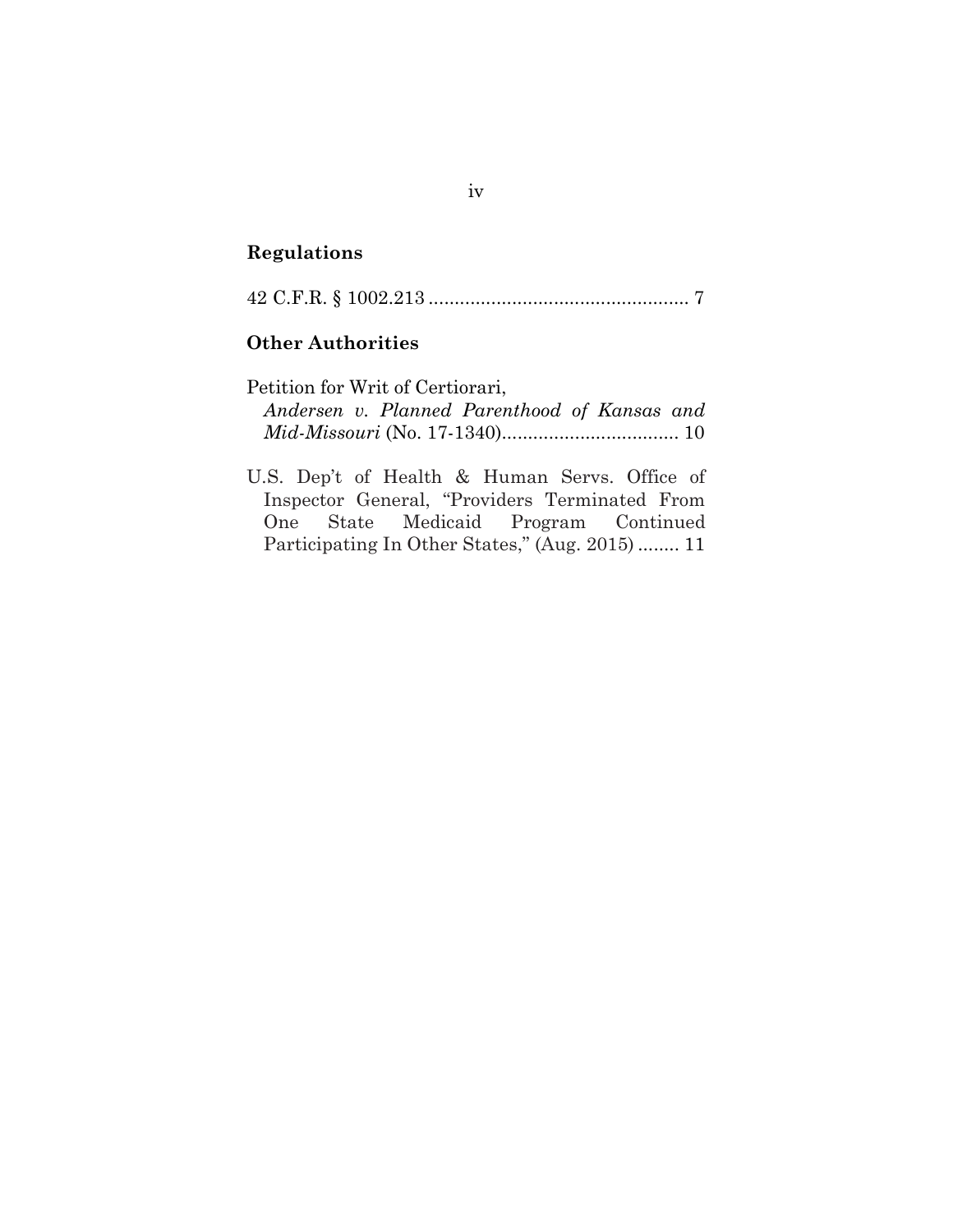#### INTEREST OF AMICI CURIAE<sup>1</sup>

All thirty-two amici curiae joining in this brief are organizations that collectively educate and advocate at the state level for policies and legislation supporting healthy marriages and strong families. As organizations that are focused on state policies that serve families, they support a state's ability to disqualify Medicaid providers that do not reflect the healthcare priorities of the individual states. The complete list follows:

Alaska Family Action, Center for Arizona Policy, Christian Civic League of Maine, Citizens for Community Values (Ohio), Colorado Family Action, Cornerstone Action of New Hampshire, Delaware Family Policy Council, Family Action Council of Tennessee, The Family Foundation (Kentucky), The Family Foundation (Virginia), Family Heritage Alliance Action (South Dakota), Family Institute of Connecticut, The Family Leader (Iowa), Family Policy Alliance of Georgia, Family Policy Alliance of Idaho, Family Policy Alliance of Kansas, Family Policy Alliance of New Jersey, Family Policy Alliance of New Mexico, Family Policy Alliance of North Dakota, Family Policy Alliance of Wyoming, Family Policy Institute of Washington, Florida Family Policy Council, Hawaii Family Forum, Indiana Family Institute, Michigan Family Forum, Minnesota Family Council, Nebraska Family Alliance, New Yorkers for

<sup>1</sup> No party's counsel authored any part of this brief. No person other than amici and their counsel contributed any money intended to fund the preparation or submission of this brief. Counsel for all parties received timely notice of the intent to file and have consented in writing to the filing of this brief.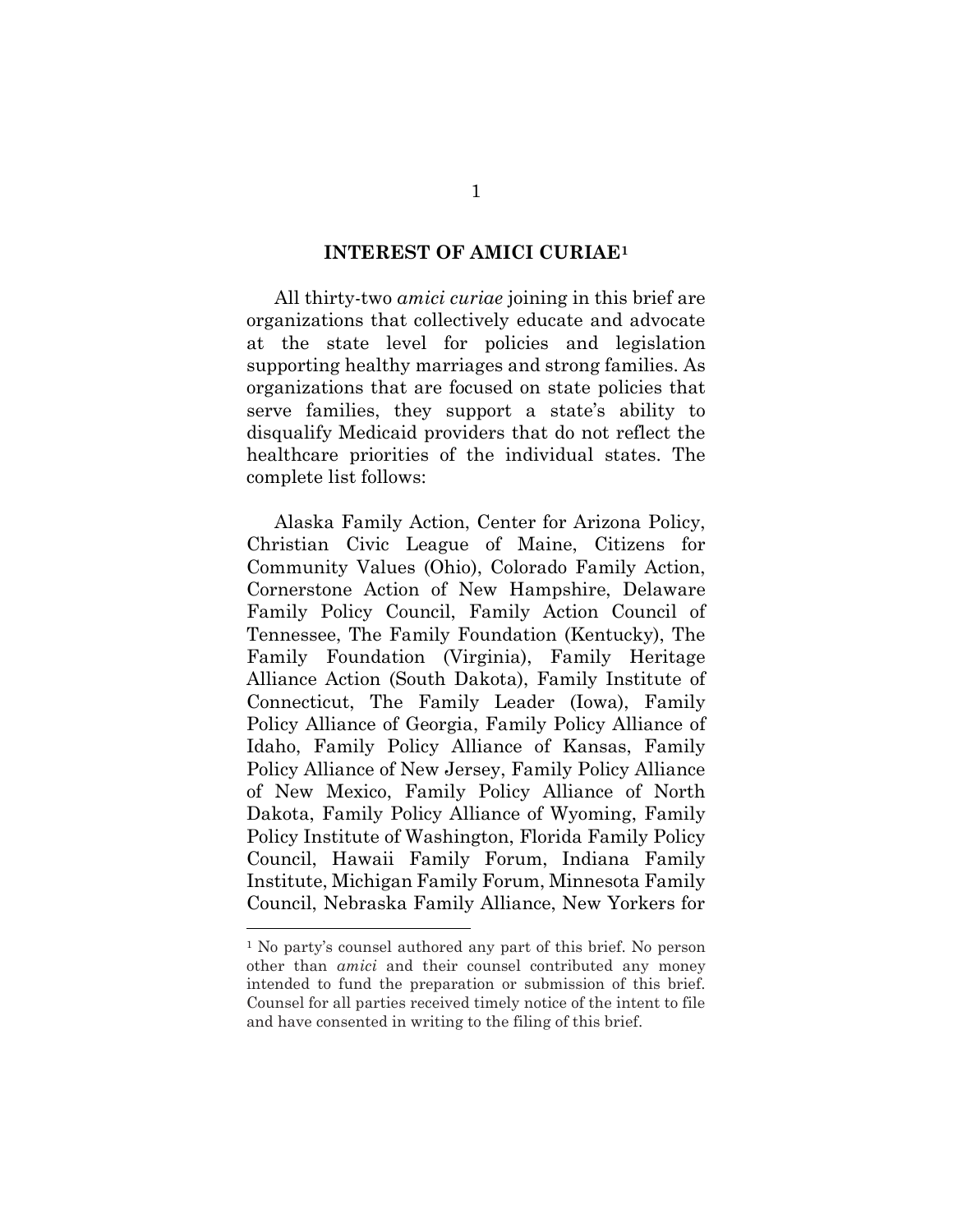Constitutional Freedoms, North Carolina Family Policy Council, Pennsylvania Family Council, Texas Values, and Wisconsin Family Action.

### INTRODUCTION

Medicaid's any-qualified-provider provision guarantees that a Medicaid beneficiary is entitled to visit any qualified provider within their state. 42 U.S.C.  $\S$  1396a(a)(23). If a state fails to follow the requirements of  $\S$  1396a(a)(23), Congress has authorized the Secretary of the Department of Health and Human Services to withhold federal funding. Additionally, when a provider is terminated from the Medicaid program, federal regulations require that the state provide an appeal process to the disqualified provider.

Rather than pursue the available remedies, Respondents, a patient and her preferred provider, sought to pursue their claims in federal court, asserting a private right of action pursuant to § 1396a(a)(23). However, Congress has not evinced an "unambiguous intent" to create a private right of action under  $\S$  1396a(a)(23), and therefore Respondents are limited to the remedies created by Congress. See Gonzaga Univ. v. Doe, 536 U.S. 273, 280 (2002) (stating that in the absence of unambiguous intent, private rights of action do not arise under spending provisions).

Several courts of appeals have addressed the question of whether  $\S$  1396a(a)(23) provides an implied right of action and have reached conflicting conclusions. Compare Does v. Gillespie, 867 F.3d 1034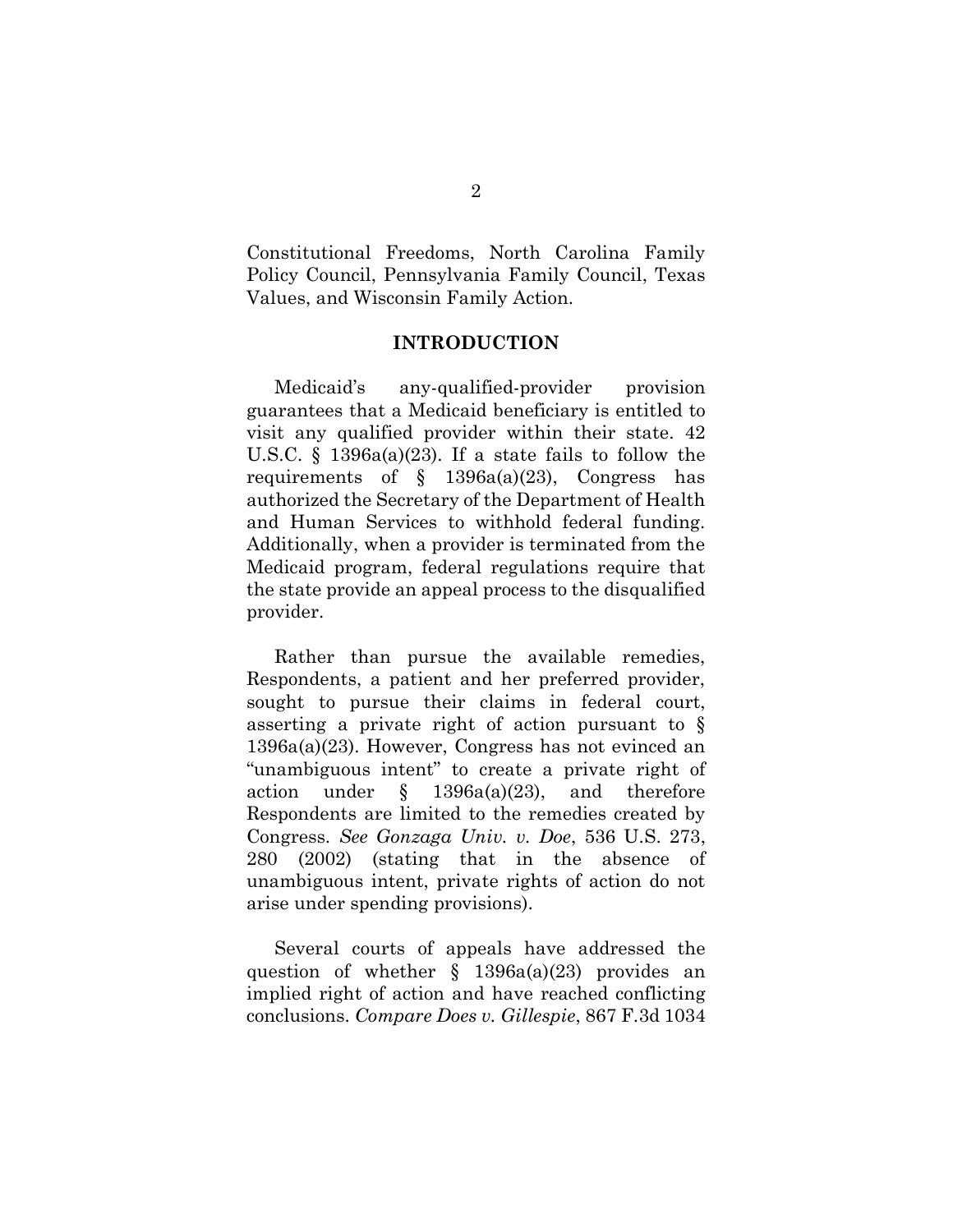(8th Cir. 2017) (finding that  $\S$  1396a(a)(23) does not contain an implied private right of action), with Planned Parenthood S. Atl. v. Baker, 941 F.3d 687, 700 (4th Cir. 2019) (finding that § 1396a(a)(23) contains an implied private right of action); Planned Parenthood v. Andersen, 882 F.3d 1205 (10th Cir. 2018) (same); Planned Parenthood of Gulf Coast, Inc. v. Gee, 862 F.3d 445, 457 (5th Cir. 2017) (same); Planned Parenthood v. Betlach, 727 F.3d 960 (9th Cir. 2013) (same); Planned Parenthood v. Comm'r of the Ind. State Dep't of Health, 699 F.3d 962 (7th Cir. 2012) (same); and Harris v. Olszewski, 442 F.3d 456 (6th Cir. 2006) (same).

Proper administration of the cooperative federalstate Medicaid program affects the wellbeing of families and is an issue of great national importance. Moreover, this case serves as a useful vehicle to resolve the confusion among the courts of appeal as to the larger issue of when courts ought to read private rights of action into a statutory scheme.

#### SUMMARY OF THE ARGUMENT

The Medicaid any-qualified-provider provision found in 42 U.S.C. §  $1396a(a)(23)$  does not allow individuals to maintain a private right of action challenging a state's determination that a provider is no longer qualified to provide Medicaid services. For laws enacted pursuant to the Spending Clause, this Court has made clear that Congress must speak with unambiguous intent to confer individual rights enforceable under 42 U.S.C. § 1983. Gonzaga, 536 U.S. at 280. Nevertheless, the application of this Court's precedents in the courts of appeal has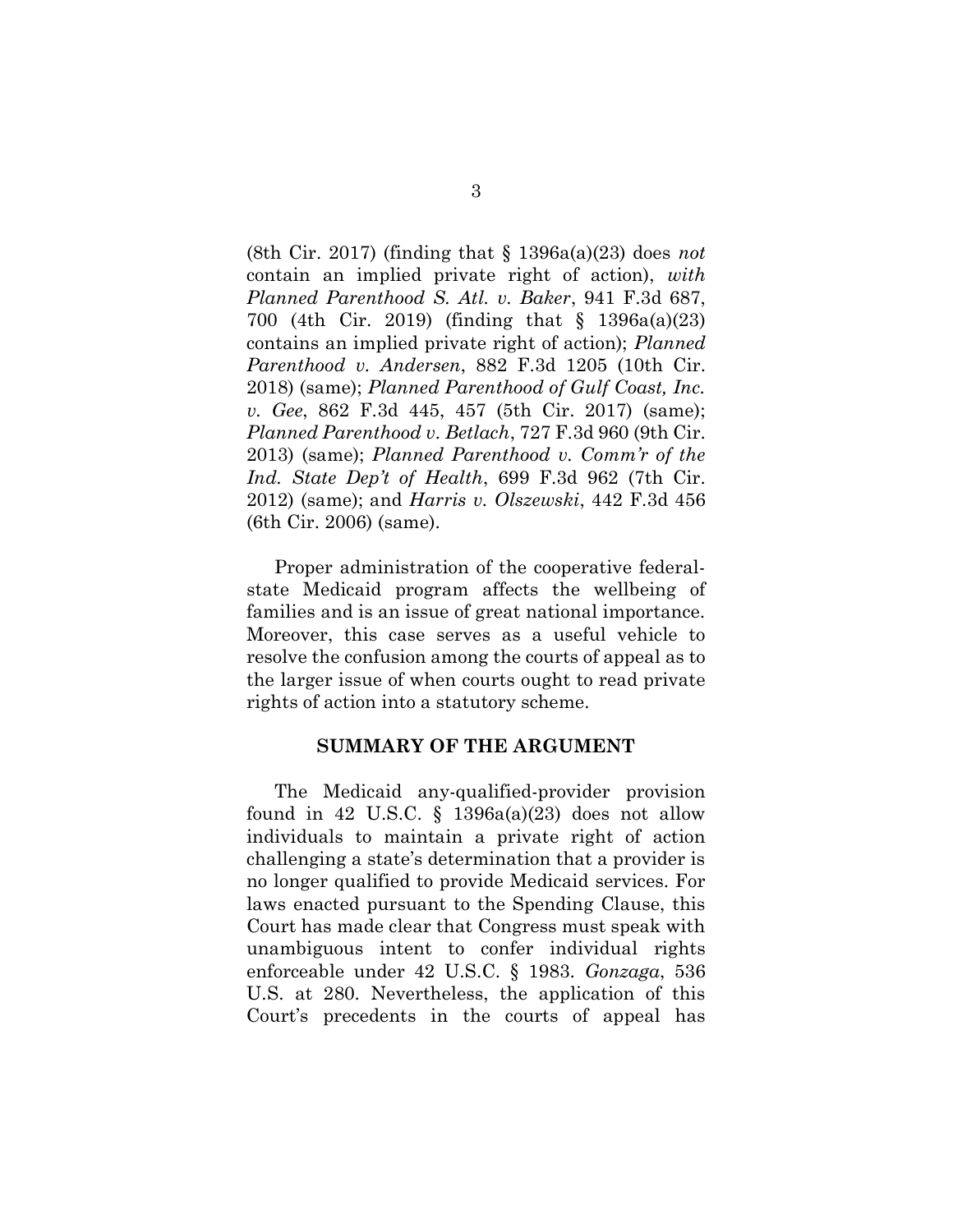wrought confusion—not just with reference to Medicaid—but across the board with regards to private rights of action.

Moreover, to allow private litigants to enforce the any-qualified-provider provision would frustrate the purposes and intent of the Medicaid statute, which explicitly creates an administrative enforcement regime. Medicaid is a federal-state cooperative program that must be run according to uniform standards, remedies, and enforcement mechanisms to promote the intent of Congress. Permitting private litigants to sue every time a state terminates a provider's ability to administer Medicaid services undermines this uniformity—especially when the circuit conflict results in differing remedies depending on the circuit where the beneficiary is located.

The existence of an implied private right of action would permit Medicaid providers to pursue § 1983 actions in federal court in parallel with challenging disqualification in state court—with great potential for inconsistent results. Moreover, liability under § 1983 will siphon state resources away from those intended to be helped—low income patients and their families. Congress surely did not intend such a perverse result.

For these reasons, Respondents and those similarly situated cannot be permitted to file federal actions regarding the any-qualified-provider provision. Amici urge that this Court grant the petition to resolve this important question of federal law and of great national significance.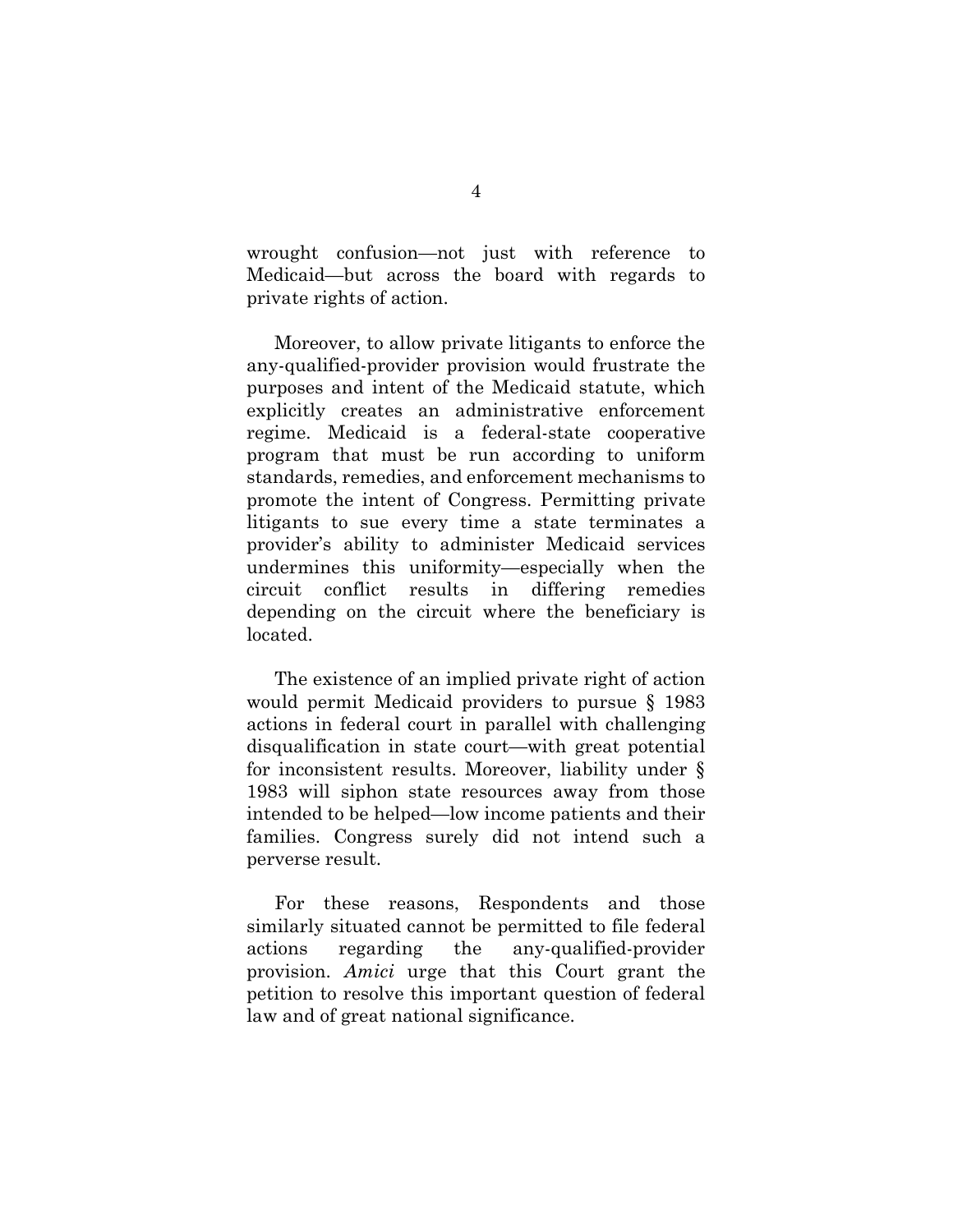#### ARGUMENT

In determining whether a private right of action exists, this Court places primary emphasis on congressional intent. See Alexander v. Sandoval, 532 U.S. 275, 286 (2001) ("The judicial task is to interpret the statute Congress has passed to determine whether it displays an intent to create not just a private right but also a private remedy. Statutory intent on this latter point is determinative.") (internal citations omitted). This Court has already spoken to the exact statutory issue in question, the anyqualified-provider provision of  $\S$  1396a(a)(23), and determined that patients do not have a right—as applied in the context of nursing facilities—"to continued residence in the home of one's choice" but only "the right to choose among a range of qualified providers." O'Bannon v. Town Court Nursing Ctr., 447 U.S. 773, 785 (1980). Likewise, the provision does not "confer a right in a recipient to continue to receive benefits for care in a home that has been decertified." Id. In the absence of any right to a decertified provider, the analysis should end since there can be no private remedy in the absence of a private right. See Sandoval, supra. If that were not clear enough, this Court has already held that "the Medicaid Act implicitly precludes private enforcement of" another provision of the same subsection,  $\S$  1396a(a)(30). Armstrong v. Exceptional Child Ctr., Inc., 575 U.S. 320, 328 (2015).

Respondents' difficulties do not end there. When legislation is enacted pursuant to Congress' spending power—such as Medicaid—this Court has clarified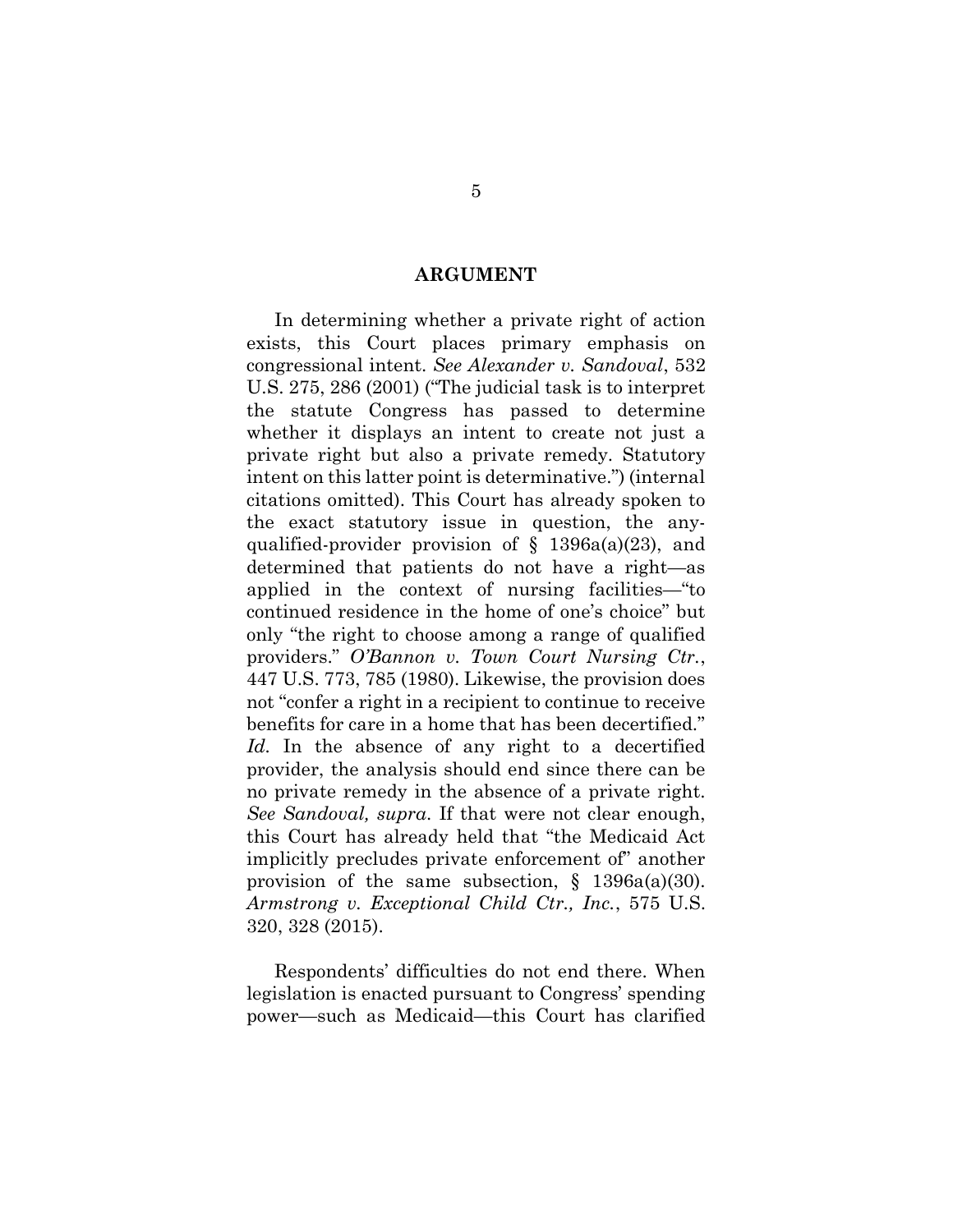that "the typical remedy for state noncompliance with federally imposed conditions is not a private cause of action for noncompliance but rather action by the Federal Government to terminate funds to the State." Pennhurst State Sch. & Hosp. v. Halderman, 451 U.S. 1, 28 (1981). This Court has also "made clear that unless Congress 'speak[s] with a clear voice,' and manifests an 'unambiguous' intent to confer individual rights, federal funding provisions provide no basis for private enforcement by § 1983." Gonzaga, 536 U.S. at 280 (citing Pennhurst, 451 U.S. at 17, 28 & n.21). It is evident that Congress has not communicated an intent to create an implied private right of action pursuant to  $\S$  1396a(a)(23), and that Congress' intent would be substantially frustrated by such a finding.

### I. Medicaid's existing remedies, which are intended to produce uniformity and efficiency, foreclose a private right of action.

This Court has noted that when a statute explicitly provides remedies or penalties, or specifically directs enforcement of its protections to parties such as government officials or agencies, this suggests that Congress' omission of a private remedy was intentional. See Gonzaga, 536 U.S. at 287; Sandoval, 532 U.S. at 288; Touche Ross & Co. v. Redington, 442 U.S. 560, 568– 71 (1979); Cort v. Ash, 422 U.S. 66, 79–80 (1975); Nat'l R.R. Passenger Corp. v. Nat'l Ass'n of R.R. Passengers, 414 U.S. 453 (1974). Congressional intent not to provide a private right of action can be evident where Congress has created "a comprehensive enforcement scheme that is incompatible with individual enforcement under §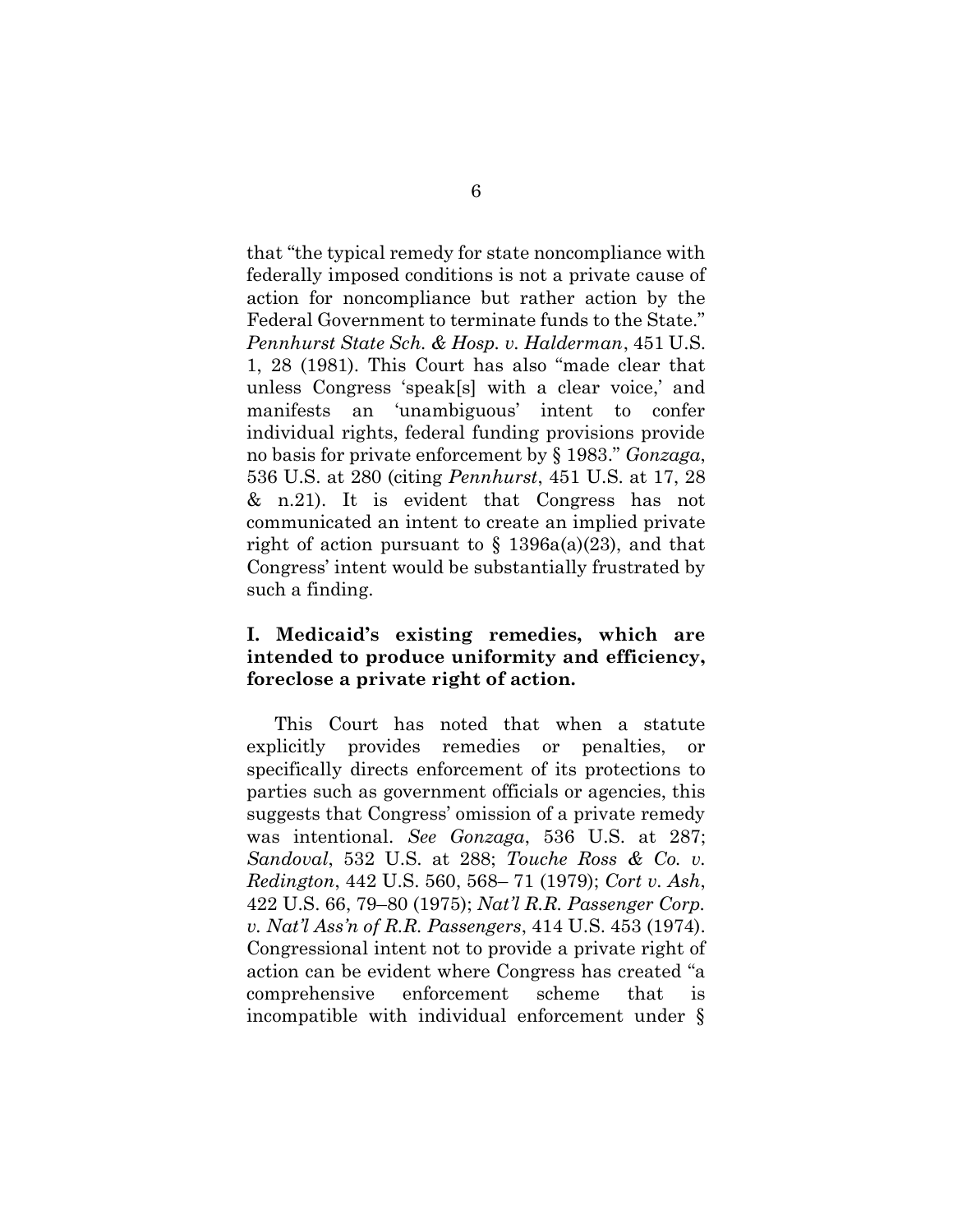1983." Blessing v. Freestone, 520 U.S. 329, 341 (1997). Allowing a private right of action pursuant to § 1396a(a)(23) would frustrate the intent of Congress to provide the existing uniform process of remedies.

Congress expressly created a remedy for the enforcement of  $\S$  1396a(a)(23) through 42 U.S.C.  $\S$ 1396c. That section permits the Secretary of Health and Human Services to withhold payment of federal funds where "there is failure to comply substantially with any" provision of  $\S$  1396a, including the anyqualified-provider provision. § 1396c(2). As this Court detailed in Armstrong, "the sole remedy Congress provided for a State's failure to comply with Medicaid's requirements—for the State's 'breach' of the Spending Clause contract—is the withholding of Medicaid funds by the Secretary of Health and Human Services." 575 U.S. at 328 (holding that Medicaid beneficiaries cannot bring a private right of action to challenge the reimbursement rate standard contained in  $\S$  1396a(a)(30)). Indeed, "the 'express provision of one method of enforcing a substantive rule suggests that Congress intended to preclude others.'" Id. (citing Sandoval, 532 U.S. at 290).

Congress further authorized the HHS Secretary to promulgate regulations pertaining to the methods of administration of a state Medicaid plan "as are found by the Secretary to be necessary for the proper and efficient operation of the plan." 42 U.S.C. § 1396a(a)(4). Pursuant to these regulations, states are required to give providers a right to appeal when they are terminated from the Medicaid program. See 42 C.F.R. § 1002.213 ("the State agency must give the individual or entity the opportunity to submit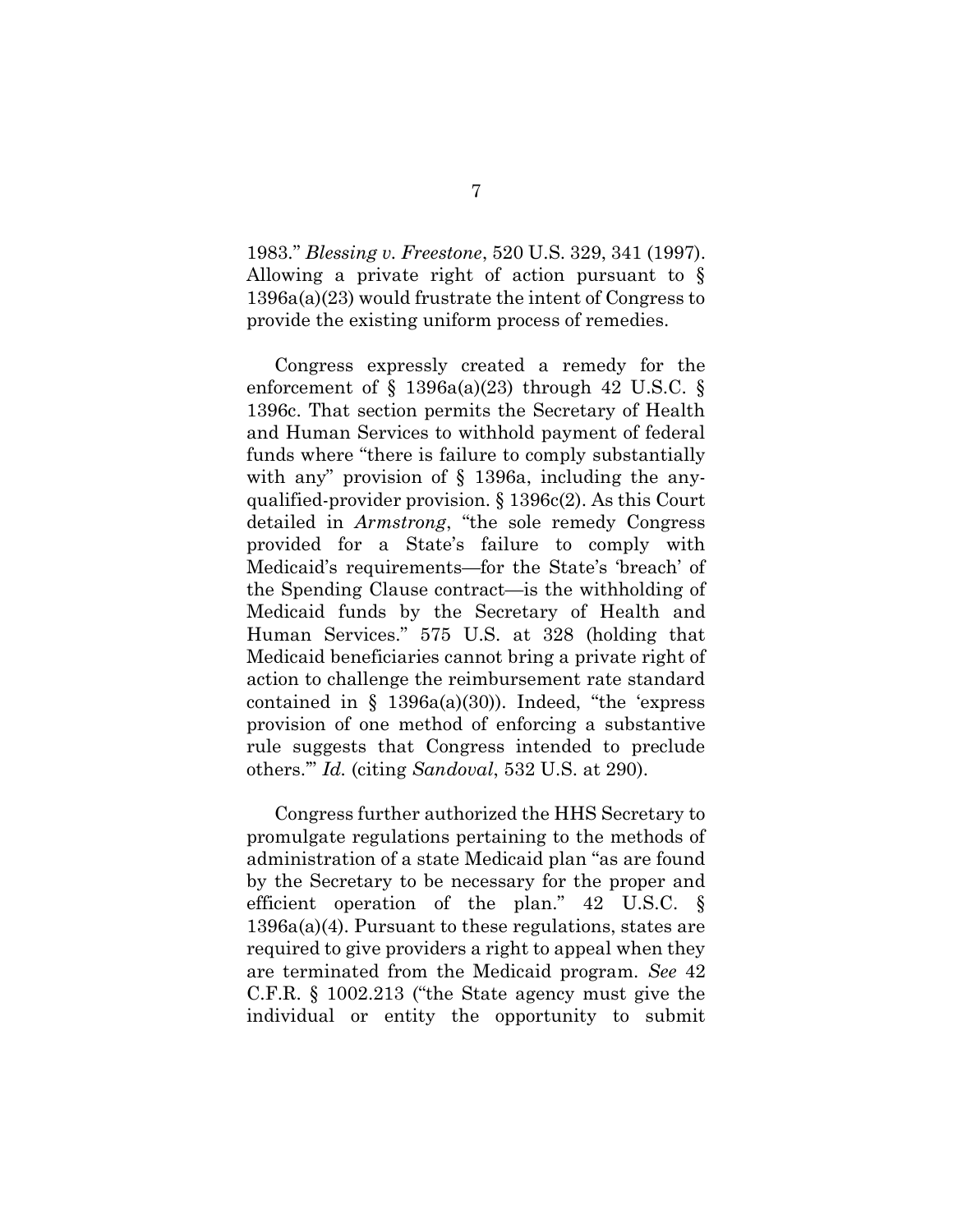documents and written argument against the exclusion. The individual or entity must also be given any additional appeals rights that would otherwise be available under procedures established by the State.").

As the Eighth Circuit has noted, "[b]ecause other sections of the Act provide mechanisms to enforce the State's obligation under § 23(A) to reimburse qualified providers who are chosen by Medicaid patients, it is reasonable to conclude that Congress did not intend to create an enforceable right for individual patients under § 1983." Gillespie, 867 F.3d at 1041. To imply a private right of action would frustrate the intent of Congress, which already created a uniform administrative remedy to challenge states' disqualification of Medicaid providers.

Respondents' decision to bypass the process set up by Congress by filing a federal lawsuit undermines the congressional intent and purpose of providing a uniform and efficient scheme of remedies. Allowing states to use their local expertise to manage, in a streamlined way, which providers qualify to administer Medicaid funds is undercut by judicial intervention in a state's decision-making processes.

The fact that Congress has provided a comprehensive scheme for the enforcement of the requirements contained in § 1396a precludes an intent to create an implied private right of action.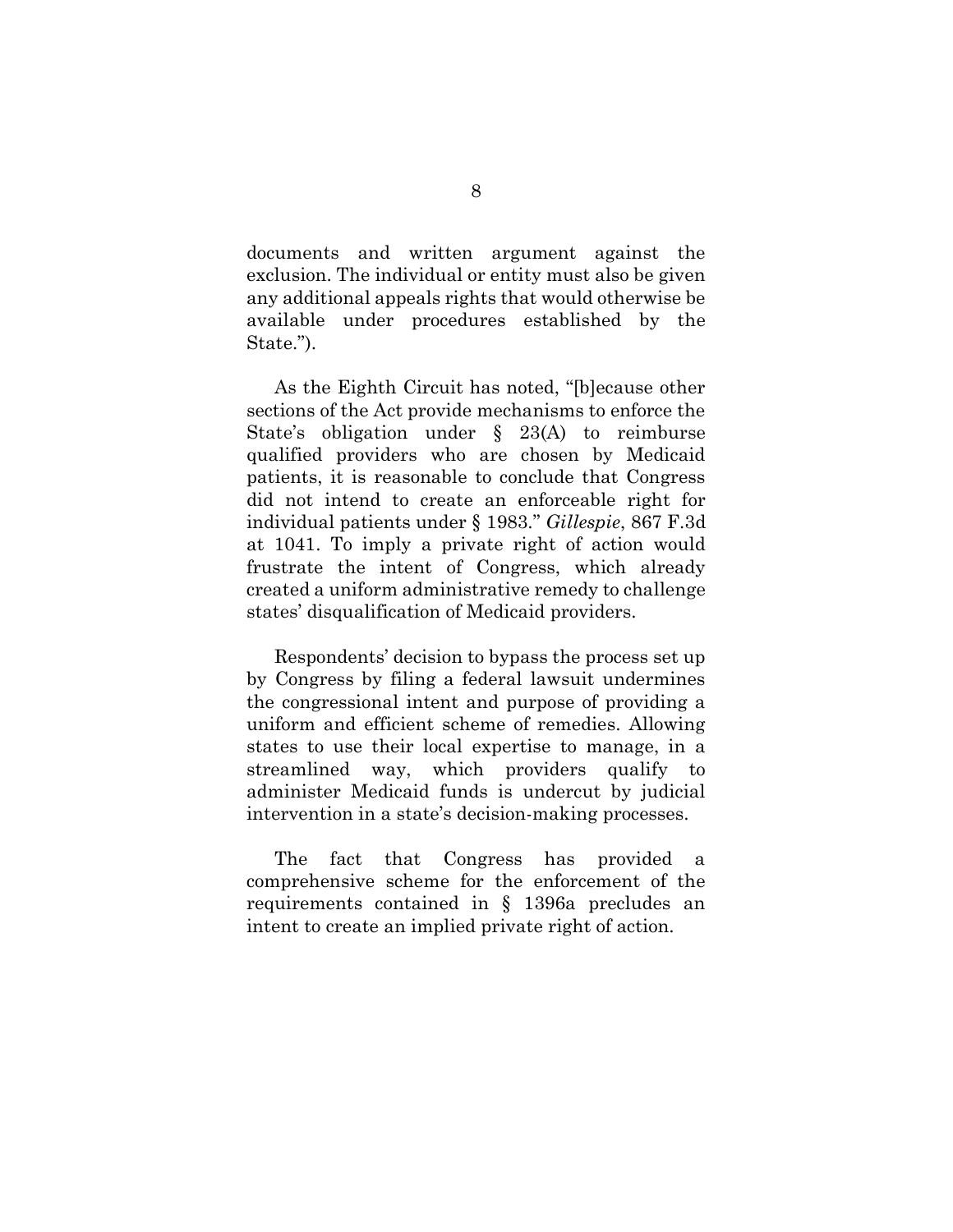II. The Medicaid statute is undermined by the patchwork of remedies produced by a courtimposed system of differing enforcement mechanisms.

Disagreement among the courts of appeals has disrupted the cooperative federal-state Medicaid program, producing parallel proceedings and affording different rights wholly dependent on the circuit of the Medicaid beneficiary. This undermines the interests in federalism contained in the Medicaid statute, which allows states to determine which providers are qualified.

For instance, a beneficiary in Arkansas, pursuant to the Eighth Circuit's decision in Gillespie, must rely on a provider to challenge its disqualification through the administrative appeal process. Yet, a Medicaid beneficiary in South Carolina can file a suit in federal court. This can occur concurrently with the provider challenging the disqualification in administrative proceedings, frustrating the purpose of efficiency underlying the creation of administrative remedies.

As the Eighth Circuit noted when it held that § 1396a(a)(23) does not contain an implied private right of action, "[t]he potential for parallel litigation and inconsistent results gives [the court] further doubt that Congress in § 23(A) unambiguously created an enforceable federal right for patients." Gillespie, 867 F.3d at 1042. These differing remedies and mechanisms of enforcement are a nightmare in a federally supervised program, resulting in differing standards despite the intention of nationwide uniformity in procedures.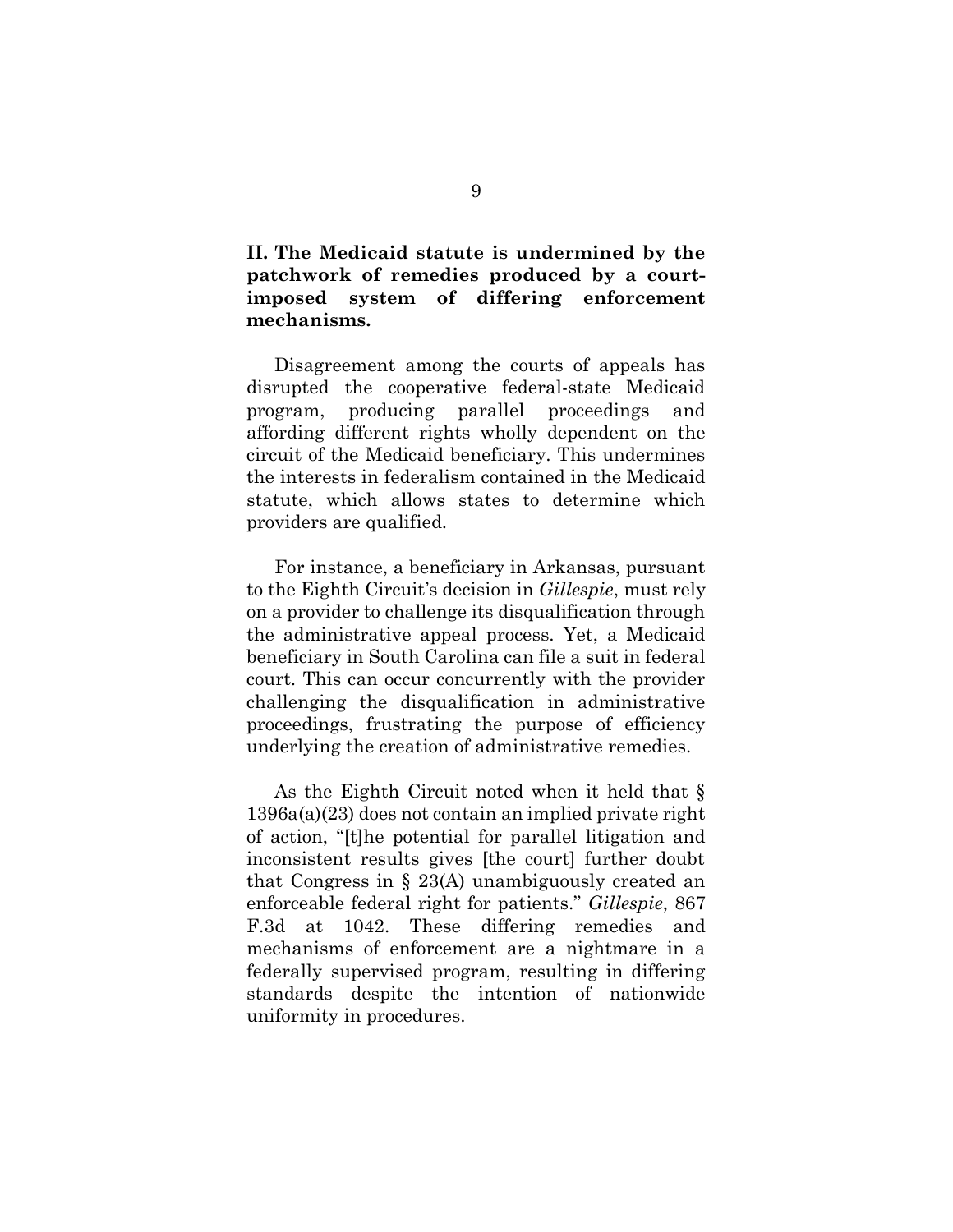This problem is further complicated when a multistate provider is located in both types of jurisdictions. In the substantially similar Andersen v. Planned Parenthood of Kansas, Planned Parenthood of the St. Louis Region and Southwest Missouri ("PPSLR") "serves patients in both Missouri and Kansas. The Kansas patients, based on the Tenth Circuit's decision" finding a private right of action under § 1396a(a)(23), "have the right to challenge the termination of PPSLR as their Medicaid provider; meanwhile, PPSLR clients in Missouri, who are subject to the Eighth Circuit's decision in Gillespie, have no such right." See Petition for Writ of Certiorari at 24–25, Andersen v. Planned Parenthood of Kansas and Mid-Missouri (No. 17-1340) (internal citations omitted).

The prospect of parallel proceedings as well as the provision of differing rights and remedies depending on the circuit of the Medicaid beneficiary undermines the intent of the Medicaid statute. If uniform process is not maintained in programs such as Medicaid, it creates an administrative quagmire. Moreover, the lack of uniform process undercuts the benefits of federalism inherent in Medicaid, the superior ability of states to implement state priorities and to be sufficiently local to determine which providers should be qualified.

### III. A private right of action would harm the intended beneficiaries—low-income families.

Implying a private right of action under § 1396a(a)(23)(A) will divert necessary funding from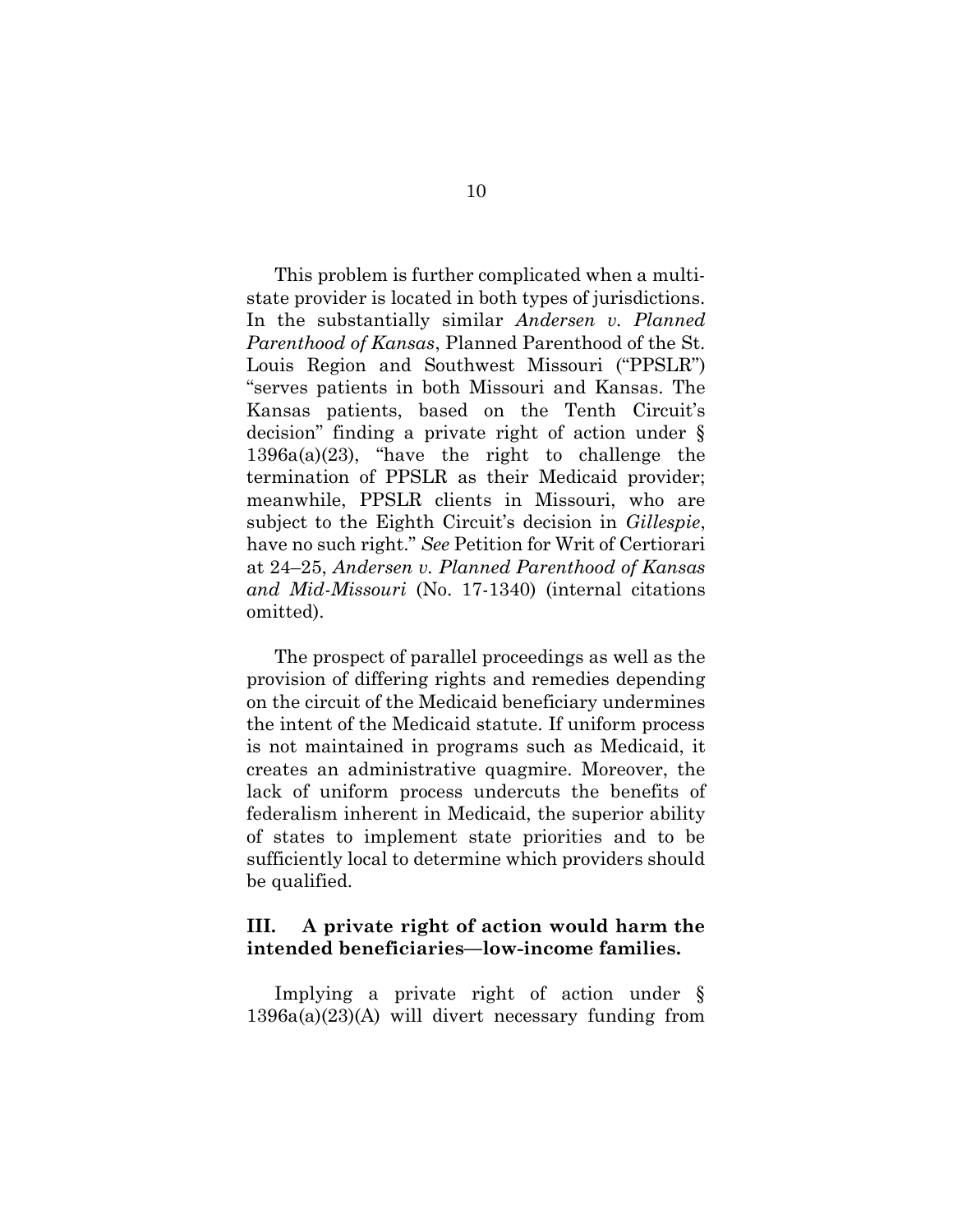healthcare, adversely impacting Medicaid beneficiaries. The fact that a private right of action has the potential to cause harm to Medicaid beneficiaries counsels against the finding that one exists. See Santa Clara Pueblo v. Martinez, 436 U.S. 49 (1978) (holding that the Indian Civil Rights Act did not contain an implied private right of action, in part because such an action would frustrate the intent of Congress to allow Indian tribes to maintain their own sovereignty). The purpose of the Medicaid statute is to provide health insurance coverage to low-income Americans. Allowing private actions pursuant to § 1983 whenever a Medicaid provider is terminated will result in enormous exposure to attorneys' fees under § 1988, which will divert state resources and funding from healthcare, negatively impacting poor families. States will be forced to engage in costly and lengthy litigation, using limited state resources to defend their decisions terminating Medicaid providers in the federal courts.

In 2011 alone, over 2,500 unique providers were terminated from the Medicaid program by state action.2 Some providers that are terminated for cause in one state continue to participate in another state including in South Carolina.3 States need the flexibility to disqualify providers without being subject to civil rights claims, costing millions of

<sup>2</sup> See U.S. Dep't of Health & Human Servs. Office of Inspector General, "Providers Terminated From One State Medicaid Program Continued Participating In Other States," 17, Table B-1 (Aug. 2015), available at: https://oig.hhs.gov/oei/reports/oei-06- 12-00030.pdf.

<sup>3</sup> See id. at 20, Table C-1.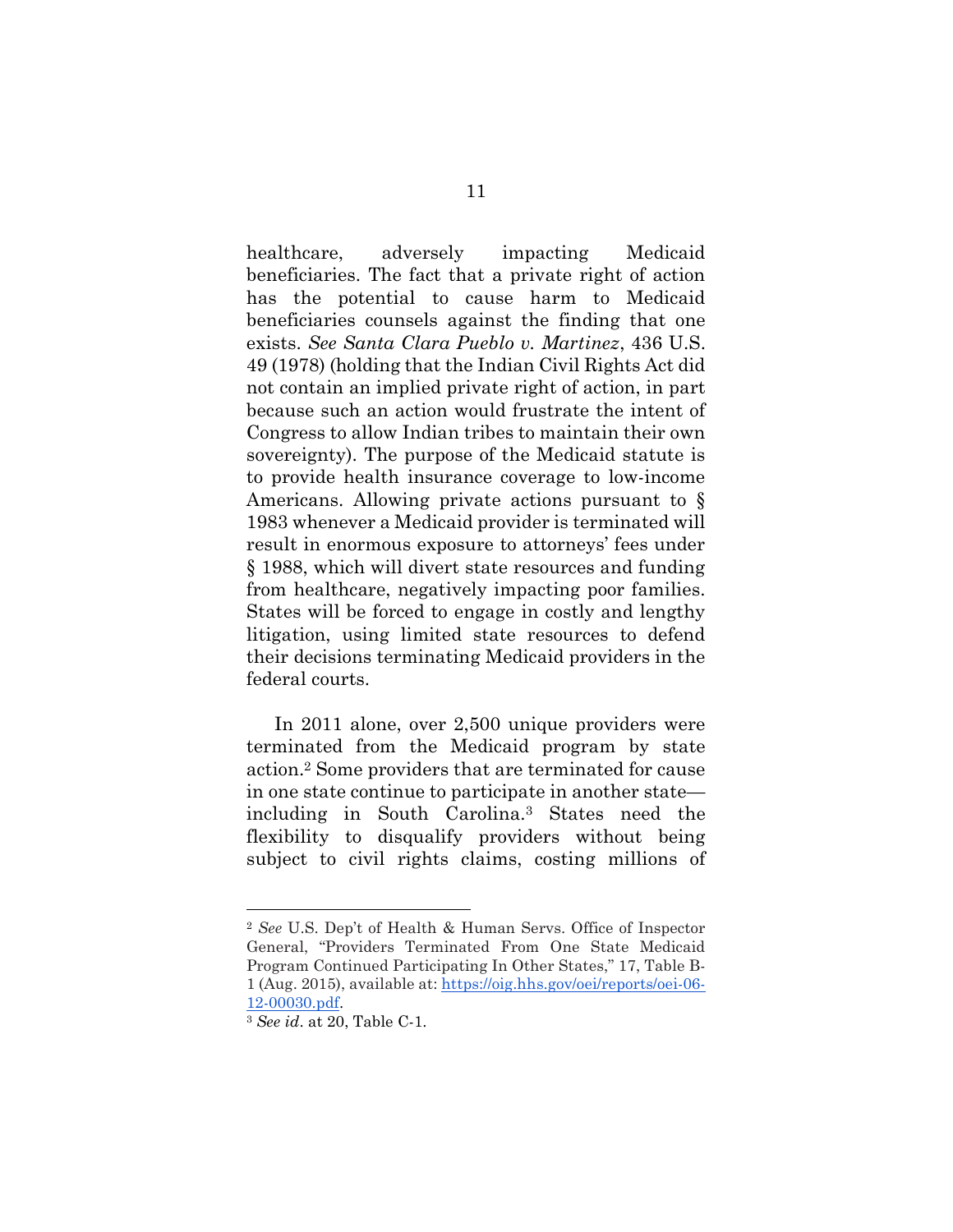dollars, which could be used to provide healthcare to low-income families.

As Petitioner has explained, the confusion in the courts of appeals is not limited to Medicaid cases but extends to cases involving the Adoption Assistance and Child Welfare Act, Article 36 in the Vienna Convention, and the Federal Nursing Home Reform Amendments. This Court must bring clarity to the field of private rights of action consistent with congressional intent. In doing so, states can avoid costly litigation that diverts much needed state resources.

#### **CONCLUSION**

The finding of a private right of action pursuant to Medicaid's any-qualified-provider provision undermines the congressional purpose of providing efficient, uniform administrative enforcement mechanisms, and undercuts states' ability to serve Medicaid beneficiaries in a cost-effective way. The question of whether Medicaid beneficiaries have a private right to demand a provider of choice is an "important and recurring" question. Gee v. Planned Parenthood of Gulf Coast, Inc., 139 S. Ct. 408, 409 (2018) (Thomas, J., dissenting from cert denial). Clarity here will answer the larger question of private rights of action  $-$  a question that continues to produce inconsistent and puzzling results in the courts below. Since this is an issue of great national significance, cert should be granted.